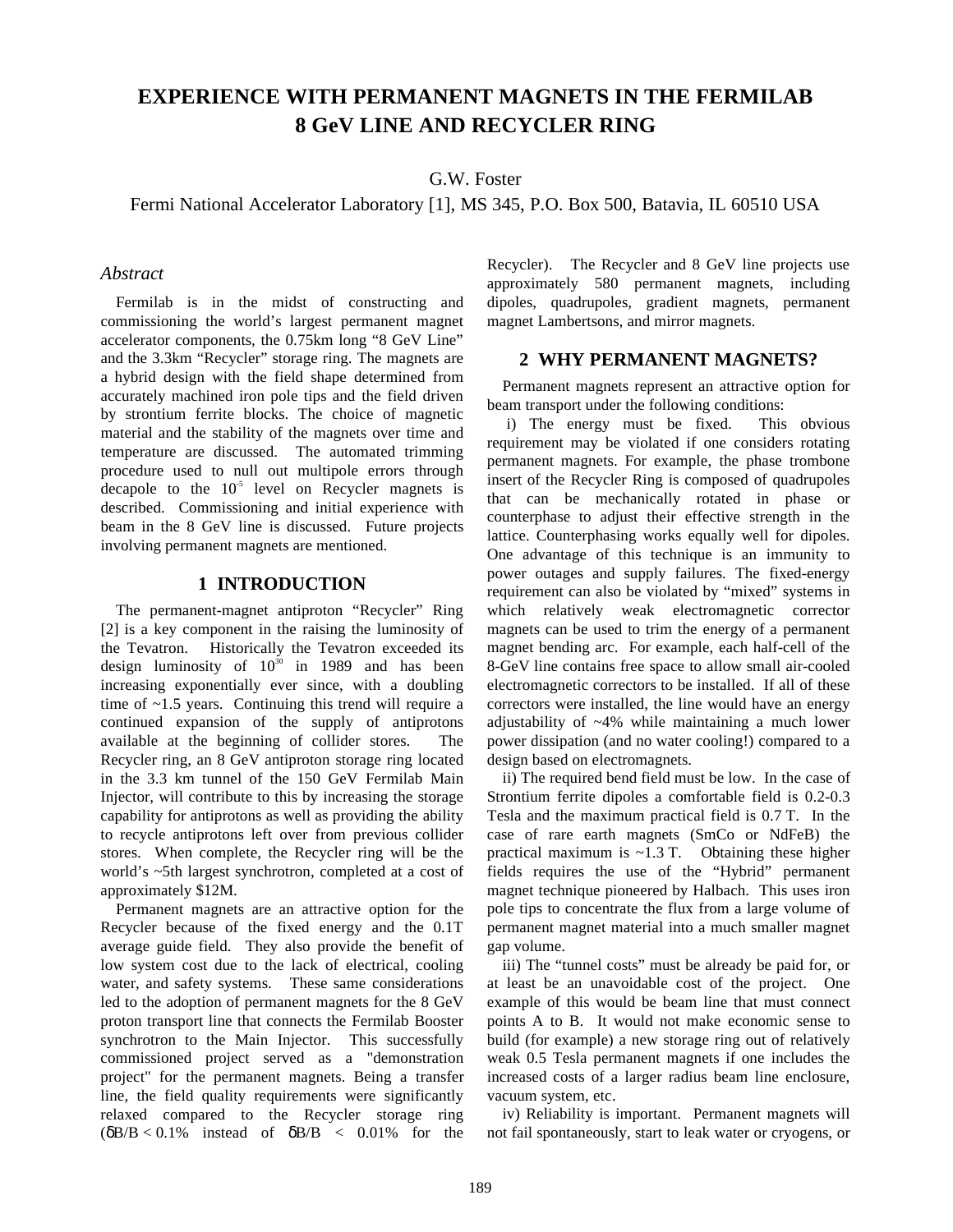lose the stored beam in a power outage. Thus they could prove invaluable in areas such as high-radiation regions or remote beam line enclosures where service is difficult.

Transfer lines and low-energy storage rings often meet all of these requirements. Other applications which might benefit from permanent magnets include microtrons (which have a large number of low-energy bending arcs in the same enclosure as the higher-energy arcs), and injection accumulators (in which a low energy storage ring shares a tunnel with a ramped machine, and requires only an average bending field which matches the injection field of the main accelerator).

## **3 HYBRID PERMANENT MAGNETS**

In this "hybrid" design, the field quality is determined largely by the shape and placement of the iron pole tips located immediately above and below the beam pipe. The flux return is fabricated from 2cm thick bar stock and provides a "box beam" structure that provides most of the mechanical rigidity. The peak field in the flux return is approximately 6 kG.



Figure 1: Cross-section of the 1.6 kG hybrid permanent magnet gradient dipole used in the 8 GeV line.

The field is driven by Strontium Ferrite permanent magnet material on the top and sides of the pole tips. A "compensator alloy" consisting of 29% Ni steel is interspersed between the ferrite bricks to null the temperature coefficient of the magnet. The magnet gap is 5cm and the good-field region is ~8cm wide. Overall dimensions are 17.5cm x25cm and the weight of a 4m section is 1 Tonne. Recycler magnets are similar except that the ferrite bricks on the side are absent (in order to better control field quality) and two layers of ferrite bricks are used above and below the pole tips.

#### *3.1 Choice of Magnetic Material*

Several magnetic materials were considered for the Recycler magnets, including Samarium Cobalt, Alnico, Neodymium-Iron-Boron, and Strontium or Barium Ferrite. Strontium Ferrite was selected on the basis of cost, ease of fabrication, radiation hardness, and stability over temperature and time. Samarium cobalt was roughly 30 times more expensive and has suspect radiation resistance. Alnico was approximately 10x more expensive and an optimized Alnico design results in a tall, bulky magnet. Barium Ferrite is a largely obsolete material with no advantages over Strontium Ferrite and was not seriously considered.

An important option available to the designer is the choice of using "side bricks" shown in figure 1. These bricks significantly increase the strength of the magnet but make the field quality sensitive to the exact position and strength of the side bricks. By increasing the aspect ratio of the pole tip steel (i.e. making the pole tip higher than it is wide) the flux can be collected from a large volume of permanent magnet material and concentrated in the magnet gap. The strength of a magnet built in this way can therefore exceed the residual field (Br) of the permanent magnet material. Although in principle this method can be used to makes magnets up to the 2 Tesla saturation point of the iron pole tip, the practical limit is 2-3x the Br of the material or about 0.8T for Strontium Ferrite. Stronger magnets (in the 1.3-1.5T range) can be made with the more expensive SmCo and NdFeB material.

#### *3.2 Strength Adjustment*

During the R&D phase several methods were investigated to control the strength of the magnets: adjusting the amount of magnetic material included in each magnet, sorting the ferrite bricks by strength, performing a partial magnetization or a controlled demagnetization of the bricks to a standard level, and inserting small steel rods into the region alongside the bricks to help "short circuit" flux away from the pole tips and thereby trim the magnet strength. In production the first method was used exclusively to trim the strength of gradient magnets and dipoles



Figure 2: The strength distribution measured in production of Recycler RGF gradient dipoles. Magnets with strength errors outside of  $+/-6x10^4$  were adjusted by adding or subtracting a small amount of ferrite at the ends of the magnets.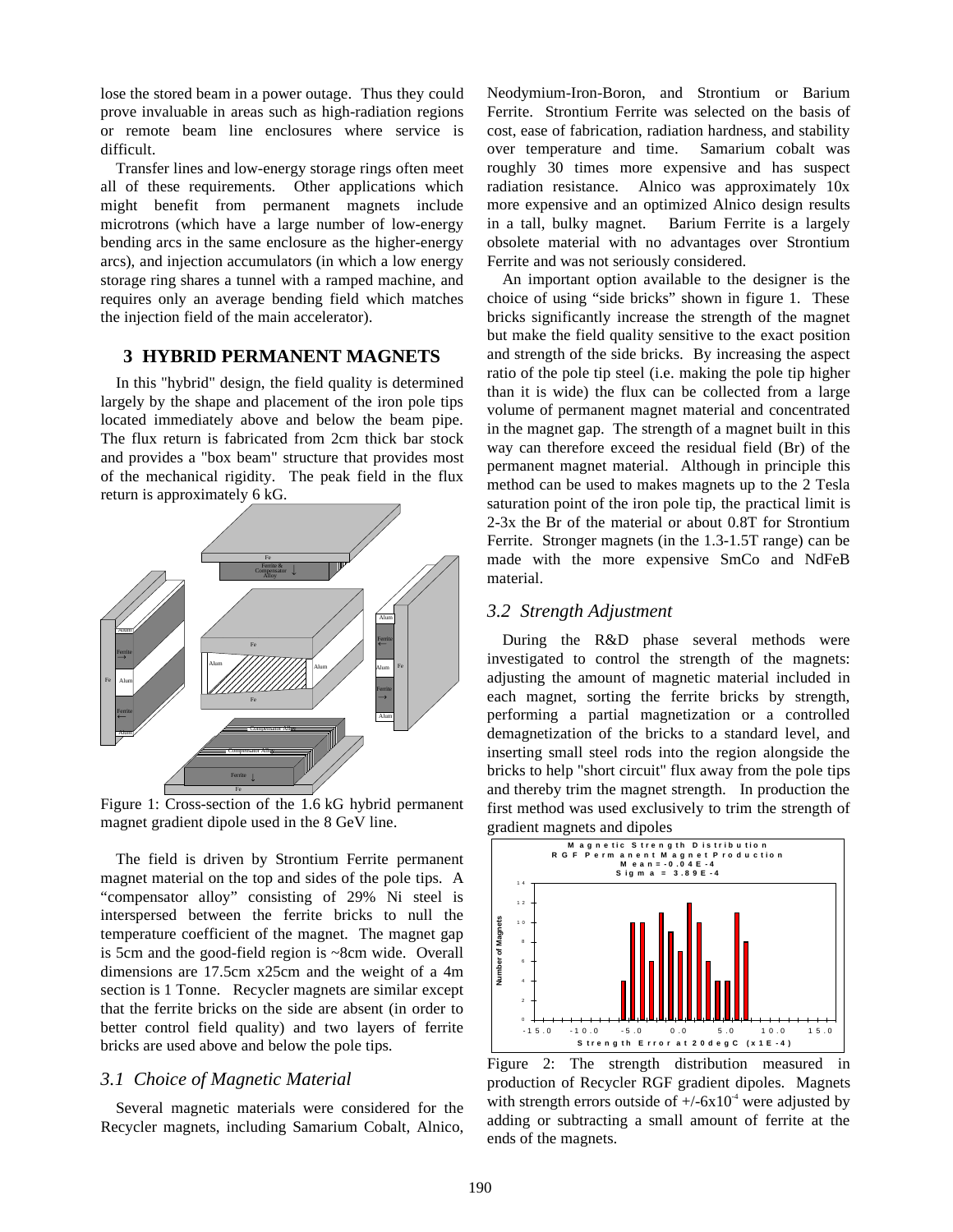In the case of quadrupoles the magnetic strength of each pole had to be equalized no null out error multipoles. Threaded stainless steel rods with variable numbers of iron washers were placed behind each pole to perform the final trim of strength, normal and skew sextupole, and skew octupole.

## *3.3 Time Stability*

One major concern about the use of permanent magnets in accelerator is the stability over time. An important part of the R&D program for the 8 GeV line and Recycler was to build and measure a series of test magnets to identify factors which might affect the time stability of the magnets. Factors such as temperature, degree of (de-)magnetization, etc. were not observed to be factors, and a nearly universal behavior was observed: the strength of the magnets decreased logarithmically with time, with a slope of approximately -0.02%/decade.



Figure 3: Time stability of a Strontium Ferrite test magnet measured for the Recycler Ring program. The magnet strength drops logarithmically with time, with a slope of  $\approx 2x10^4$  per decade.

Thus the magnets dropped in strength by 0.02% between 1 day and 10 days of age, then dropped by another 0.02% between 10 days and 100 days, and again between 100 days and 3 years, etc. Absent some breakthrough in cellular biology, we all expect to be dead by the time the cumulative ageing of the magnets has reached 0.1%. This is well within the energy acceptance of the lattice, our ability to tune the energy of the storage ring by moving the gradient magnets, and our ability to redefine what "8 GeV" means in the accelerator complex.

#### *3.4 Temperature Compensation*

One potential drawback of strontium ferrite in accelerator applications is a reversible temperature coefficient of the residual field Br of -0.19%/°C. A technique was proposed and tested [3] which uses an Iron-Nickel alloy with a Curie Temperature of ~55°C to shunt flux away from the pole tip in a temperaturedependent manner and thereby null out the temperature coefficient of the magnet. The degree of temperature compensation was adjusted in production by varying the number of strips included between ferrite bricks. In practice it was not necessary to individually adjust the temperature compensation of each magnet, but only to reflect lot-to-lot variations in the properties of the ferrite and compensator alloy.



Figure 4: Temperature coefficients measured between 0°C and 20°C for Recycler RGF gradient dipoles.

The effects of temperature variations were further suppressed by magnet sorting, i.e. pairing magnets with opposite temperature coefficients into the same half-cell. In the case of the 8 GeV line, magnet sorting used a simulated-annealing technique that simultaneously minimized the orbit distortion at 25°C and 35°C, on the basis of both the measured strength defects and the temperature coefficients. This reduced the (calculated) temperature sensitivity of the orbit to the sub-1mm level over the operating temperature range.

In practice in the 8 GeV line no temperature or other drifts in the beam trajectory which could be attributed to the permanent magnets have been observed. Effects at the 1mm level cannot be excluded since they would potentially be masked by larger variations in the Booster extraction orbit, power supply fluctuations in the upstream electromagnets, etc. The stability of the closed orbit in the Recycler will be a much more sensitive test since it will be  $\sim$ 100% dependent on permanent magnets.

#### *3.5 Field Quality and End Shims*

The field quality in a hybrid permanent magnet is determined largely by the machining accuracy of the steel pole tip. We have successfully built pole tips using several methods, including form-grinding of solid steel pole tips, laminated and stacked iron pole tips, and an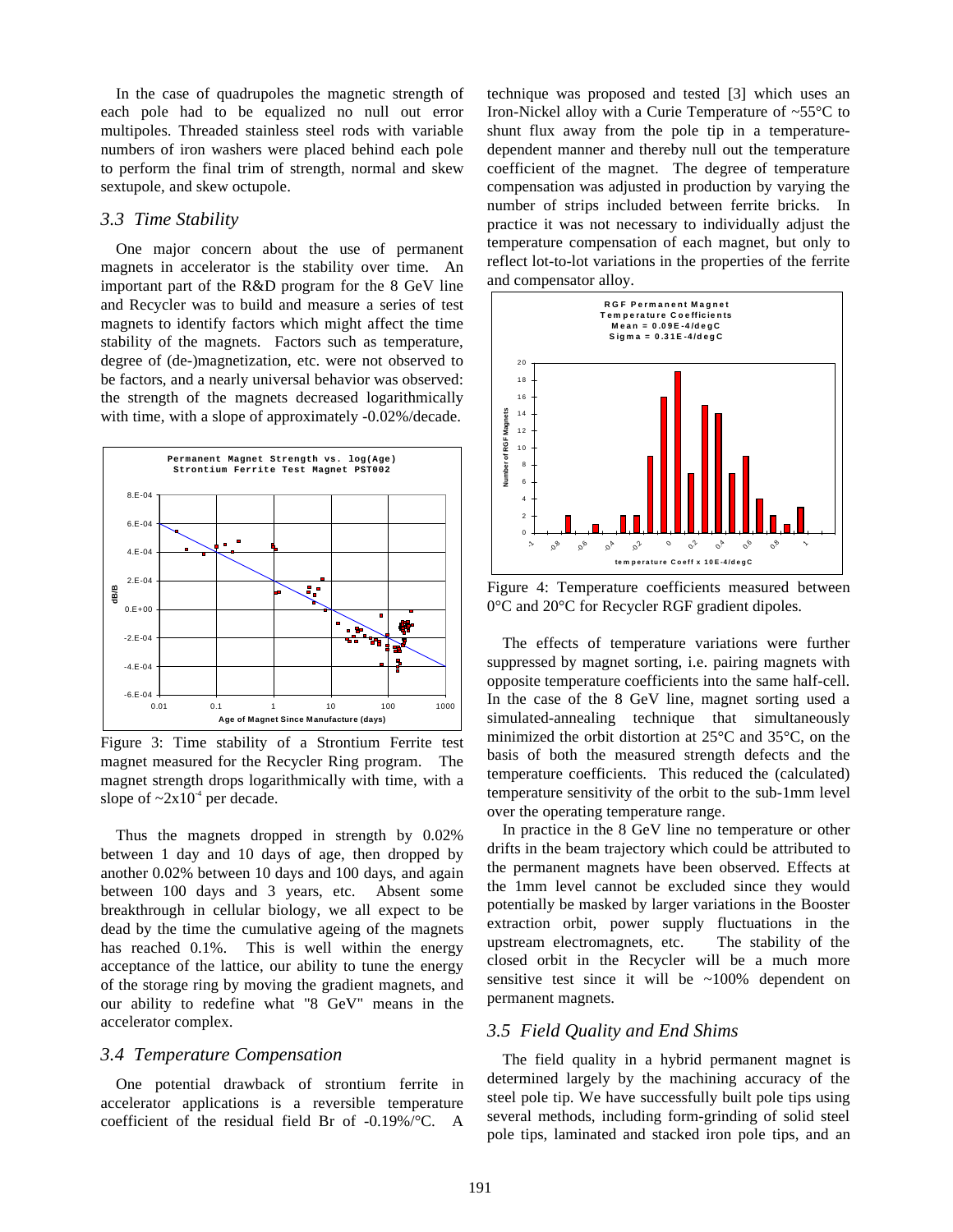extrusion/cold drawn process. All have been successful, but in each case there is a residual field defect at the  $10<sup>4</sup>$ level due to imperfections in the machining. This level of defect is at or near the maximum tolerable level for a storage ring magnet on the basis of computer tracking studies. Since only the defect in the field integrated over the length of the magnet is relevant to the accelerator performance, the defect can be cancelled with a specially sculpted "end shim" which is applied to the end of the pole tip.



Figure 5: Customized end shims produced on a N/C mill to null out error multipoles on Recycler magnets.

This procedure is straightforward because the shims need only function at one level of magnetic excitation. For example the gradient and sextupole defects can be cancelled by means of wedge or parabolic end shim. Higher polynomials in the shim shape can affect higher multipoles, but the correspondence is not exact and the polynomials have to be "re-orthogonalized" to produce the shape necessary for example, for a 14-pole shim.



Fig. 6 - Effect of end shimming on the octupole error distribution for Recycler Gradient magnets. Random and systematic defects are at the  $10^5$  level (R=2.5cm) and are about 10x better than typical superconducting magnets.

The trimming sequence is: i) measure the harmonic content of the magnet using a rotating probe, ii) use the measured multipoles to define the shape of the required shim, iii) write out a tool path file for the numericallycontrolled (N/C) mill which would cut the custom shim, and iv) apply the custom shim to the pole tip and remeasure to verify that the error harmonics had been eliminated. This calculation and the N/C tool path generation were initially done using a spreadsheet program running on the laptop used to write this talk.

We have reserved one end of the magnet for production trims to ensure that all magnets have nominal multipole content. The other end has a standard shim and is reserved for "field modifications" to adjust e.g. the tune or chromaticity of the ring.

## **4. 8 GeV LINE COMMISSIONING**

The 8 GeV line consists of 120 permanent magnets including dipoles, quadrupoles, and gradient magnets. Most of the line consists of regular lattice cells containing dipoles and gradient magnets in a  $\sim 90^\circ$ bending arc. The 8 GeV line also contains electromagnetic quads at the upstream and downstream ends for matching to the Booster and Main Injector.

Initial commissioning took place with a beam dump located midway along the line, in order to keep beam well away from ongoing construction activities in the Main Injector. Beam was established throughout the length of the line in the first two hours of commissioning. This time was spent mainly wrestling with the Booster extraction hardware and coaxing the beams through the upstream electromagnets. This area has complicated geometry arising from the connection between the existing Booster enclosure with the new civil construction for the Main Injector. When the beam was properly launched into the permanent magnet arcs, it was immediately observed at the beam dump at the end of the line. Initial orbit errors were ~1cm with no correctors energized in the permanent magnet section of the line, roughly what was expected from alignment and magnet strength specifications. Within a week the beam transmission was >95%, with the losses largely due to beam scraping during extraction from the Booster. Current status is that the beam transmission is >99% (due largely to upgrades of the Booster extraction hardware) and the orbit error sigma <0.3cm using only the handful of correctors in the line.

An amusing and illuminating occurrence was observed during the initial commissioning of the line. Due to a bureaucratic blunder [4], incorrect values were entered into the database of design strengths for several of the upstream quadrupoles. These were dutifully trimmed at the magnet factory to an accuracy of a few parts in  $10<sup>4</sup>$  but to a value approximately 17% below design strength. This quadrupole strength error did not prevent getting good transmission through the permanent